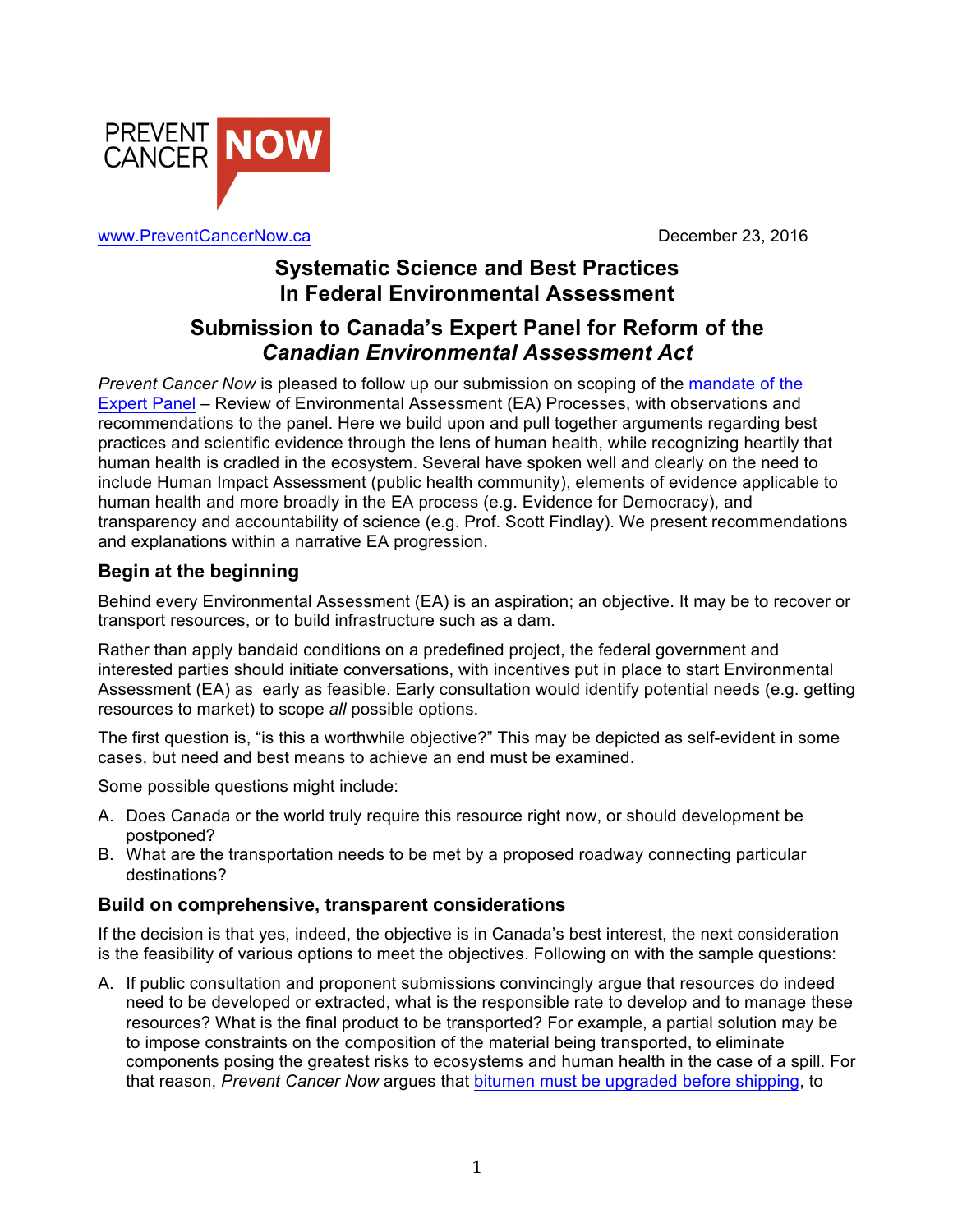substantially reduce risks when spills occur (this would also keep jobs in Canada and result in a higher grade/priced product).

B. If we vastly improve public transit, and if rail supplements trucking, will we need more lanes of asphalt? If yes, what is the optimum routing to protect natural features?

Ultimately, Canadians are best served when the optimum solutions are implemented, to achieve broadly desirable long term objectives, with minimum hazards and risks to the environment and citizens. Shorter term gains must be rigorously assessed against realistic long term liabilities, with transparent disclosure of data and uncertainties.

## **Require high standards and transparency for data and analyses**

Environmental assessments are data driven, and this data should be freely available in useful formats (e.g. spreadsheet rather than pdf) so that the information can be incorporated into and considered in the context of environmental health information infrastructure (EHII). This would be in essence a "scientific commons" – a platform populated with data regarding environmental and population health. This includes data on air, water, product composition, analyses of response effectiveness in the case of malfunctions, and projected end of life conditions and remediation / rehabilitation plans. It is anathema to scientists and to citizens alike that chemical analyses may be withheld as confidential business information, when there is potential for spills or releases into the environment.

The EA should require that **all environmental sampling and analyses follow best practices**, in terms of documentation, chain of custody, use of accredited laboratories meeting strict standards and quality control, and clear reporting of values and detection limits (a number of related terms refer to slightly different values such as "limit of quantitation"). For example, air quality data was reported as uniformly "zero" only because laboratory methods were too insensitive to detect contamination at harmful levels, in the Alberta Energy Regulator Peace River Proceeding. We are certain that such unscrupulous "evidence" is common. A laboratory that had been involved – the one Canadian lab in an international company – was shut down following airing of its Canadian Detection Limit Policy at the Proceeding, "… our goal is to protect our clients' interests by preventing false positive results."

#### **The dose** *doesn't* **make the poison – account for endocrine disruption and cellular signalling**

Fundamental aspects of our development, health, behaviour, who we are and what we pass on to our offspring are all governed by miniscule quantities of cellular signalling chemicals. Many are hormones, in the "endocrine system." Not surprisingly, look-alike chemicals in the environment can also latch onto hormone receptors, and block or flip a "cellular switch." Endocrine disrupting chemicals (EDCs) affect how and when cells grow, repair themselves and die. EDCs may contribute to hormonally-induced birth defects, chronic conditions ranging from diabetes and obesity to infertility and cancers (e.g. breast, ovary, testes, prostate, thyroid), and possibly even gender dysphoria. For vulnerable populations, there may be no "safe" level of exposure.

It is often assumed that higher doses cause greater effects; what is known as a "monotonic" dose response. This is not true for many chemicals, where different (sometimes even opposite) effects are seen at low doses. The industry testing supplied to regulatory authorities is generally restricted to higher doses, to accommodate "uncertainty factors." Thus, endocrine disrupting effects may be missed.

At the forefront of early scientists urging actions on EDCs in the 1990s was Theo Colborn (1), author of "Our Stolen Future" (2) and founder of the TEDX website http://endocrinedisruption.org/. The Endocrine Disruptors Action Group is a new, related effort by Canadian scientists (3). In the meantime, large groups of scientists and medical experts and the World Health Organization have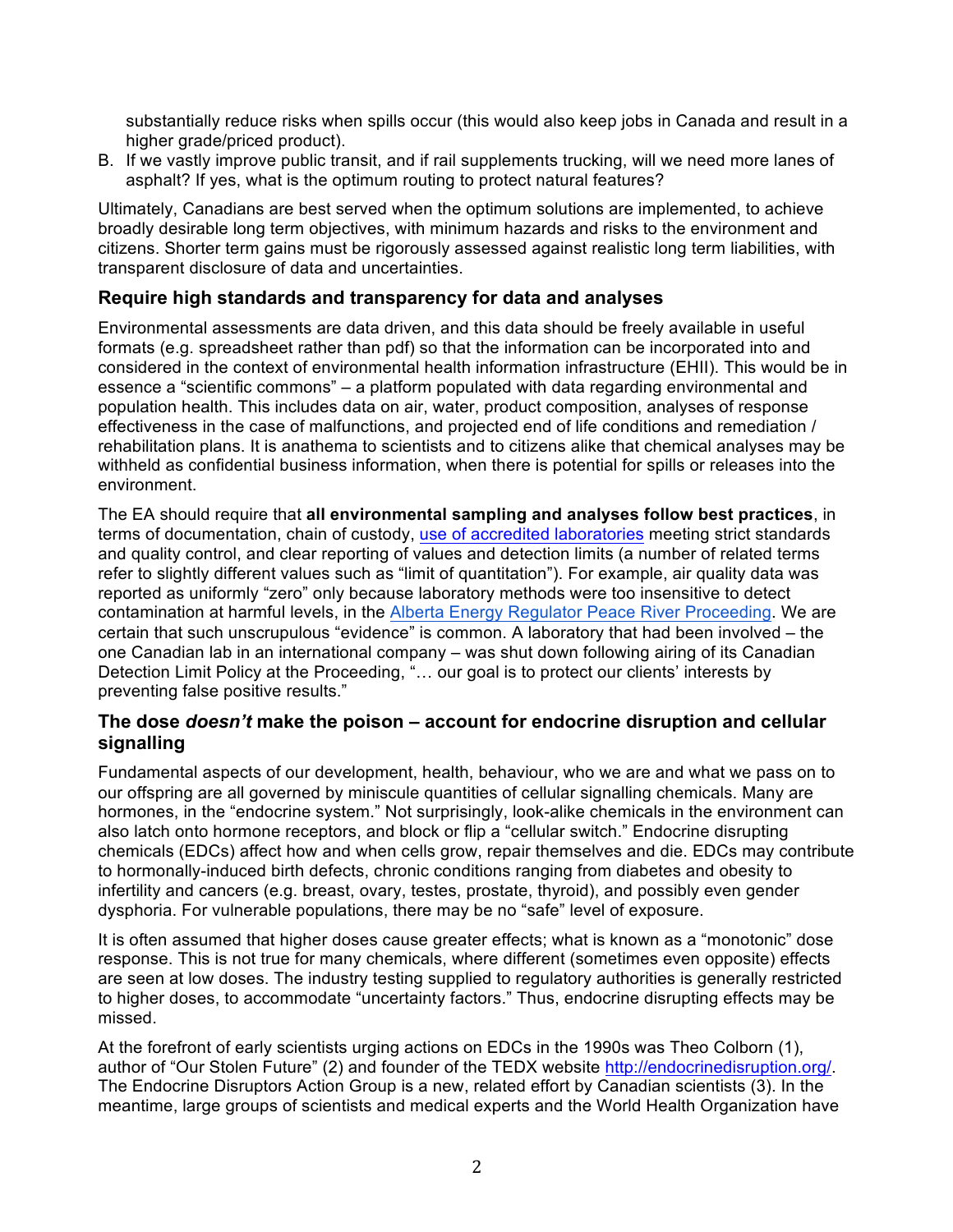repeatedly presented compelling reviews and called for urgent attention to low dose biological effects that are not predicted by high dose observations (4)(5)(6). These are now seen to have profound and expensive impacts on health in North America (7), including male reproduction (8). **The European Union is considering approaches to EDCs, whereas Canada has no systematic approach to identify and respond to EDCs, nor does it have an action plan.** 

Endocrine disruptors commonly encountered in EA include polyaromatic hydrocarbons (PAHs) in petrochemicals, PCBs and older pesticides along with persistent contaminants contaminating military installations, and modern ingredients of plastics and a multitude of products

Child health is a critically important investment in the future. Throughout the  $20<sup>th</sup>$  century, life spans increased with the advent of antibiotics and diverse improvements in public health such as drinking water and air quality, and food availability. Now, chronic disease is overtaking the young, and in the US, the predicted corner has been turned, with children projected to die at a younger age than their parents (9). EDs are probably one key to developmental, metabolic and carcinogenic processes. (Contrary to some public messaging, not only the allure of electronic screens fostering sloth and obesity are at the root of the chronic disease.)

## **Systematic Data Collection and Curation to Ensure the Hypothesis of Sustainable Development Transpires**

These concerns illustrate the **need for more extensive, systematic data collection beyond a small number of criteria contaminants**. For example, reduced sulphur compounds (RSCs) can be highly toxic, but hydrogen sulphide is often the only RSC measured or tracked in relation to petrochemical developments. Emissions related to bitumen operations will typically include large quantities of other RSCs (carbon disulphide and carbonyl sulphide), which may exert similar and prolonged adverse effects. These RSCs are generally not measured, and their levels trigger no actions.

Ongoing data acquisition, curating and surveillance will be essential to support nimble responses, to avert or minimize adverse effects in the face of malfunctions, or an increasingly volatile climate and changing environment. Environmental Health Information Infrastructure should house such data, to facilitate research, and one day, potential modelling of results of various response options.

Decisions, hopefully grounded in high quality scientific data and analyses, should be followed and managed in the long term with comparable data.

### **Plan for failures**

*Fail to plan, and plan to fail.* Dams get breached, storms strand and damage tankers, pipelines leak, trains derail, and as long as such endeavours are undertaken, unfortunate events will happen. Again, this is why *Prevent Cancer Now* advocates "detoxing" petrochemicals before shipping. EA must include scoping potential adverse events and ramifications, and detailing impacts and potential responses. Measures and guarantees, both legal and monetary, must be in place for unfortunate events, and for end of life of a development.

## **Plan for end of life**

Canada's landscape is littered with toxic sites such as mines that were developed then abandoned. Investors made their money, the community remains contaminated, and all Canadians are left with is the long term toxic mess and high costs of containment and remediation. Many (though far from all!) of these are in remote areas, affecting Aboriginal lands and livelihoods. The two maps below, of cancer incidence in 2001 (this type of map is not available for later dates), and of contaminated sites, clearly indicate, for example, the correlation between cancer and arsenic contamination from the Giant Mine on Great Slave Lake, Northwest Territories. Arsenic stabilization will be required in perpetuity.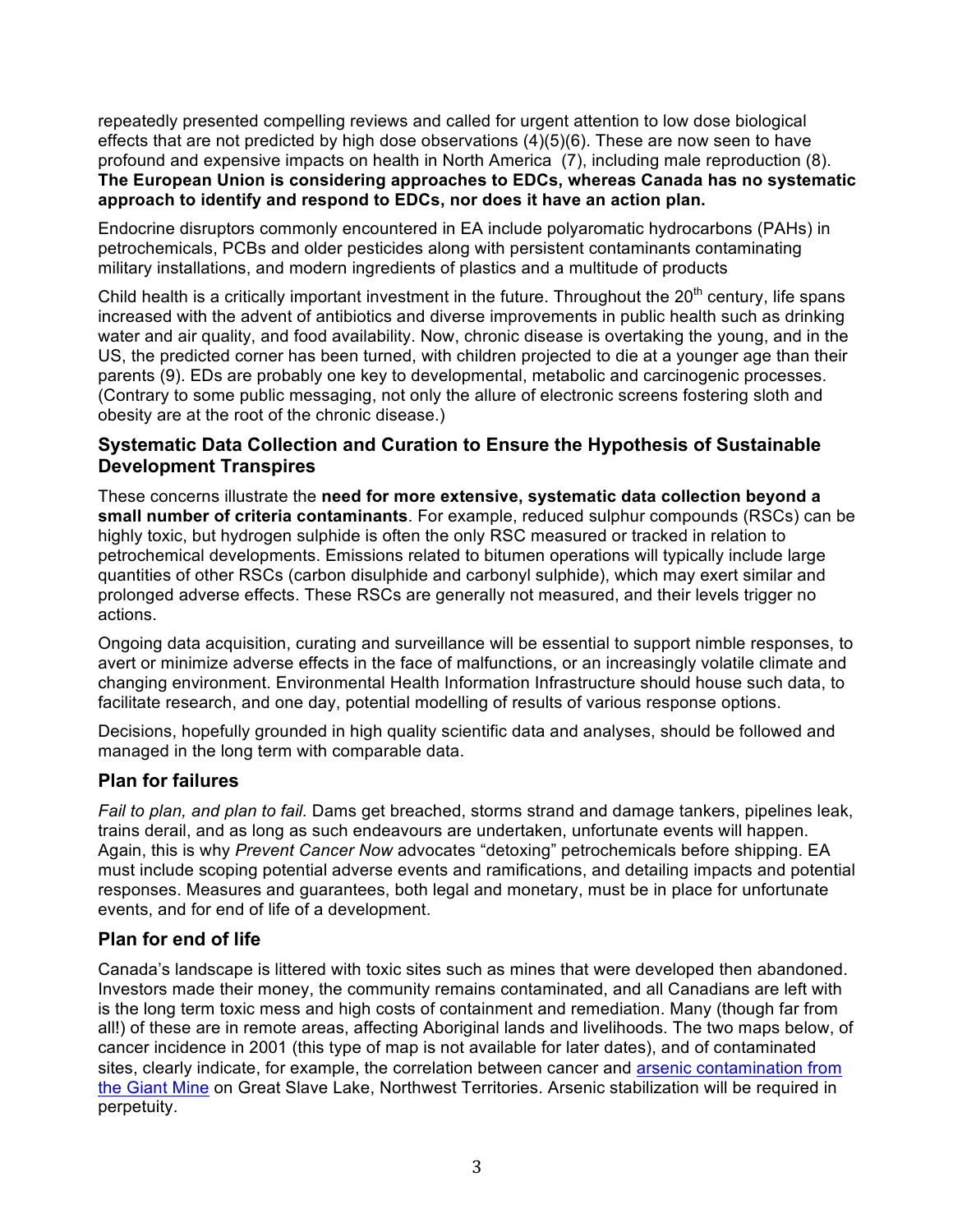**Figure 1. Maps of Cancer Mortality (2001, previous PHAC infocubes) and Canadian Contaminated Sites (Treasury Board, also previously downloaded)**



Canada has many toxic sites, many of which were abandoned by multinational companies and became the responsibility of the Crown. Treasury Board accounting considers toxic sites long term liabilities. It is crucial to the long term health of the environment, citizens and the economy that economic boom (often bolstered with subsidies, as for the resource industries) is not followed by long term costs to future generations.





### **Scientific Processes: Hazard, Exposure and hence Risk determinations**

Canadian regulatory decision-making is currently configured to be primarily risk based. This approach is used in assessments of pesticides, and non-ionizing radiation by Health Canada. Risk determinations hinge on both hazard and exposure assessments.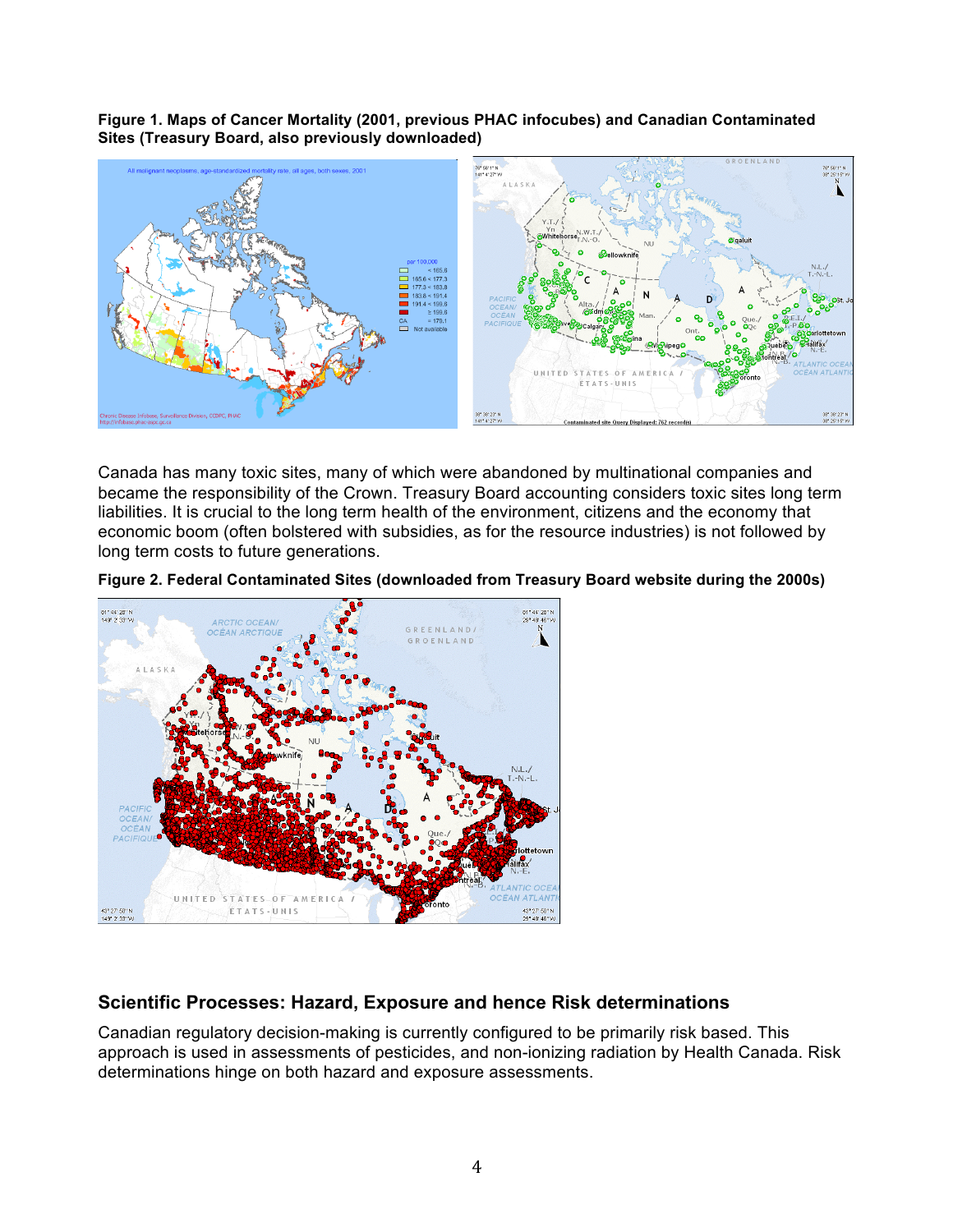Hazard assessment ascertains various "adverse" effects to human health or the environment. This is a two-step process, with biological effects being identified, and then judged as to "adversity." Recognize that it may be impractical or intractable to identify "safe" or "threshold" exposure levels for some outcomes, such as cancer and endocrine disruption.

Risk is estimated based upon hazard, and exposures – matters of considerable uncertainty as well.

Hazard is an important metric for decision-making, being highly relevant, and associated with clearer mathematical certainty than risk. Hazard in the context of epidemiological everyday or occupational exposures is in fact a form of risk, even if exposures are not quantified to the precision necessary to determine exposure limits.

No person or ecosystem is exposed to a single toxicant. Greater efforts must be exerted to extend scientific considerations beyond single agents, and to recognize synergisms and low dose effects.

### **Scientific Processes: Systematic methods and related electronic infrastructure**

Systematic methods are essential to handle and to assess rigorously large quantities of complex scientific information. Systematic review facilitates transparency, independence and public confidence. Ultimately, systematic review is the only method by which evidence can be compiled, presented and weighed, to truly carry out what Canadians are promised – "weight of evidence" assessments. This term rings hollow today, when neither the evidence nor the weighing (including "grading" of individual studies) is presented. "Authoritative reviews" from other jurisdictions should only be referenced if they meet rigorous standards for conduct and reporting.

Modern approaches to systematic scientific review that largely mirror established practices for medical interventions have been delineated by the US National Toxicology Program (10) and others. MacKenzie Ross et al. discussed the challenges and advantages of a large systematic review of neurotoxicity from low level, chronic organophosphate (insecticide) exposure (11), concluding that rigorous methodology minimizes bias, improves transparency, yields the most robust conclusions, and that the existing database facilitates rapid updating. Systematic methods have not been evident in Canadian reviews of pesticides, radiofrequency radiation (Safety Code 6), nor chemicals in general commerce. That said, in its current Strategic Plan Health Canada's Pest Management Regulatory Agency lists procurement of the necessary modern electronic infrastructure to support regulatory review (12).

A Parliamentary Standing Committee on Health report made recommendations including that systematic review be instituted and used to compile the first comprehensive assessment of hazards of non-ionizing radiation such as from electricity infrastructure and wireless communications, under Safety Code 6 (13). The Health Canada position stated in Safety Code 6, that the only "established" health effects are shocks from low frequencies and heating from microwave radiation, is founded on very poor and selected scientific review. This was heavily contested by international scientists and physicians during the Parliamentary hearing, indicating genetic, reproductive, developmental, neurological and carcinogenic harms, as well as interactions between environmental toxicants and non-ionizing radiation.

**Systematic review should become the mainstay practice to determine hazards, exposures and risks under CEPA, CEAA, PCPA, F&DA, CCPSA, Fisheries Act and whenever else scientific, evidence-based decision-making is required in government operations.** Onerous up-front work pays off because once existing research and data are compiled and reviewed, updating the electronic database is quick and easy, facilitating rapid responses to new knowledge.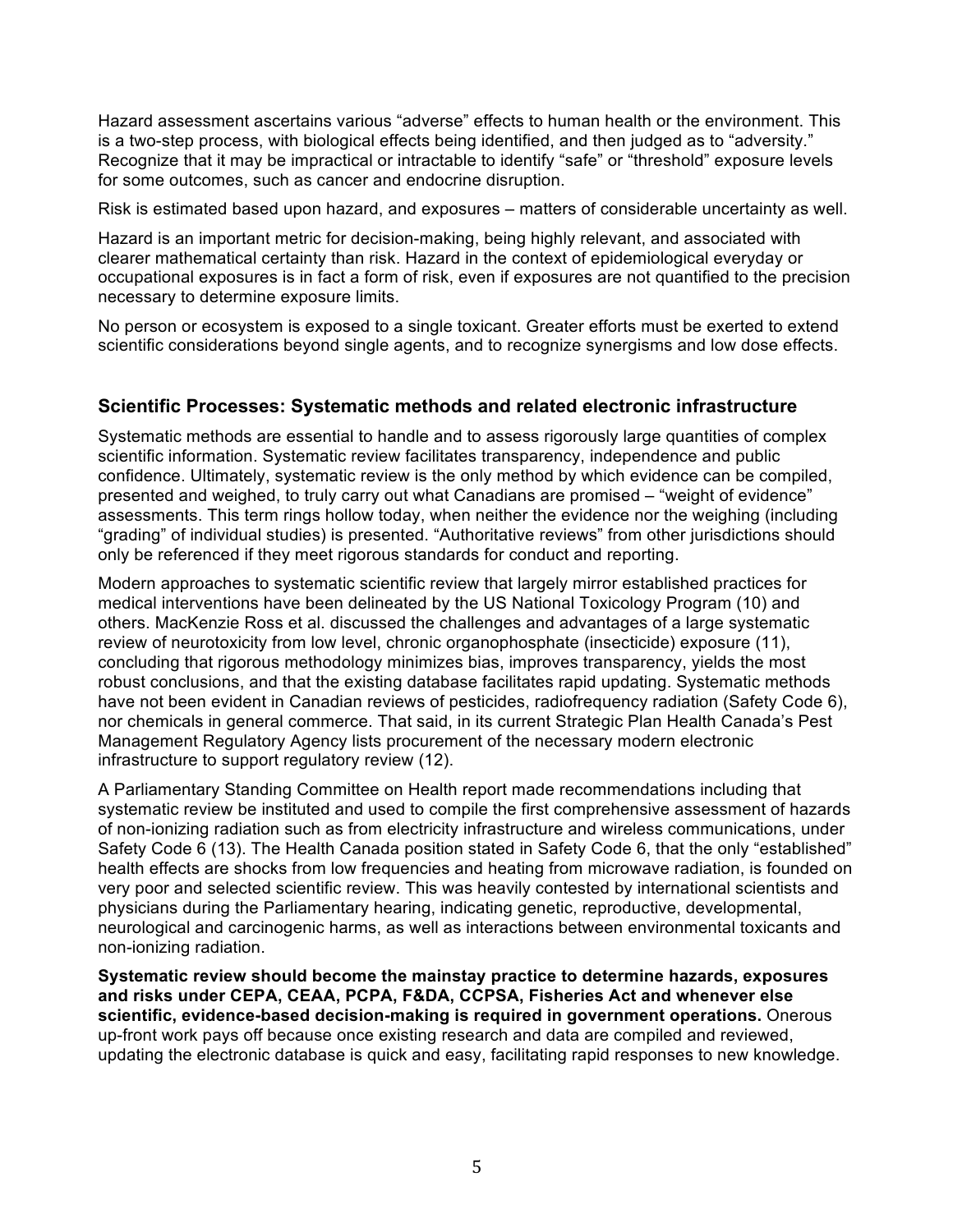**Environmental data** (broadly defined to include emissions and concentrations in environmental compartments, to foods and consumable items) **should be systematically assembled within environmental health information infrastructure**, to facilitate future research and assessments.

**Systematic scientific review should be used for questions central to an EA**. Actual data must be used, not merely conclusions from studies or other reviews. The methodology, assumptions and limitations should be factored into grading of study quality for the final weighing of evidence, but all data should be incorporated in analyses.

#### **Ongoing scientific follow-up – were decisions correct?** *Test hypotheses*

When an EA reaches the conclusion that it is reasonably certain that a project does not pose an unacceptable risk to human health or the environment, this is in fact a hypothesis. The responsible, scientifically credible action is to test this hypothesis, but this follow-up is rare.

Even if there is follow-up, it might not address the most important issues, such as the aforementioned RSCs or other neglected issues. The Canadian Committee of Ministers of the Environment prepare guidelines for water, soil and air quality, and provinces generally adopt these values. Most substances – even drugs and pesticides – that end up in the environment are not subject to guidelines. There are few accredited Canadian labs to undertake the required assessments, and these labs offer analyses of only a limited subset of chemicals of concern. Thus routine analyses of many toxicants are not available.

Without commercial labs, or benchmarks to guide sensitivity of laboratory methodologies, Canadians are flying blind, trusting commercial interests that the tens of thousands of chemicals in commerce and being released as a result of projects that underwent EA are not harming or building up in the environment or human population. The costs and resources required to broach postdevelopment monitoring of the environment and populations may render this approach impractical. This is another reason to use common sense approaches to choose only the least-toxic, most sustainable means to achieve ends.

### **Vulnerable Populations**

Assessments must account for the fact that some populations in Canada are more vulnerable than others. Their vulnerability can be the result of geography (e.g., Indigenous communities in close proximity to toxic manufacturing, mining or polluted water systems), of age (e.g., babies and young children, the frail elderly), gender (e.g. pregnant women) or income (e.g., low income people who are more likely to live in more polluted areas and toxic housing, and are more likely to consume traditional foods that may have been impacted; people who work in largely low-income jobs with high chemical exposures), and of medical conditions such as chemical sensitivities.

The health and prosperity of all Canadians is protected when vulnerable members of the population are accounted for in environmental assessments, including workers, women of reproductive age, pregnant women and the fetus, babies and children, the elderly, people with chronic illnesses including environmental sensitivities, Indigenous people and all poor and marginalized populations. In some instances there will be no safe level of exposure. Effects may not be monotonic with dose, requiring environmentally relevant levels in experimental testing.

Respectfully Submitted by

Meg Sears PhD Prevent Cancer Now